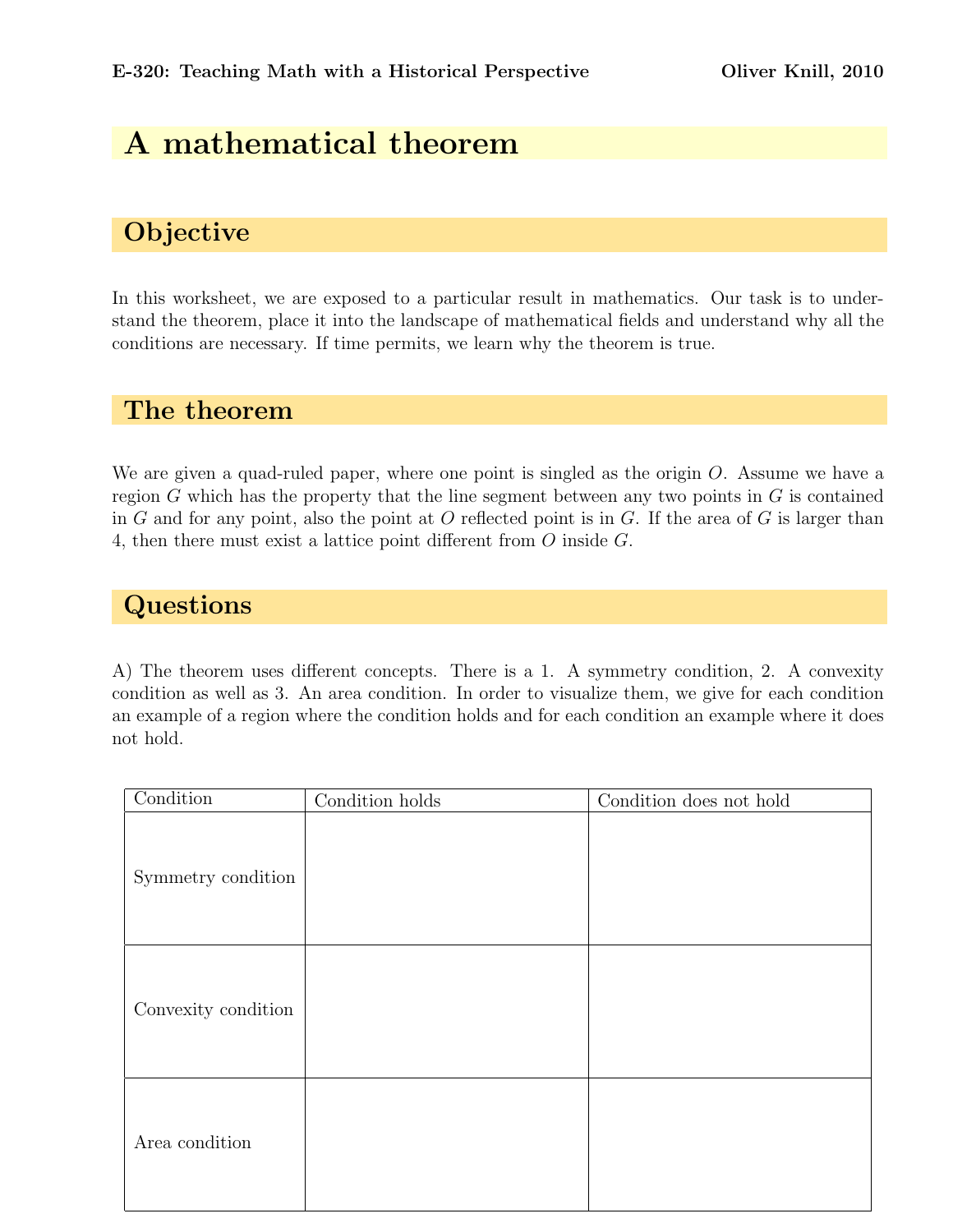B) Draw some regions for which all conditions are true and which illustrate the theorem. Does the origin necessarily have to be in the region?



C) Which of the 12 mathematical topics are involved in this theorem?

| Arithmetics     | Geometry        | Number theory |
|-----------------|-----------------|---------------|
| Algebra         | Calculus        | Logic         |
| Probability     | <b>Topology</b> | Analysis      |
| <b>Numerics</b> | <b>Dynamics</b> | Algorithms    |